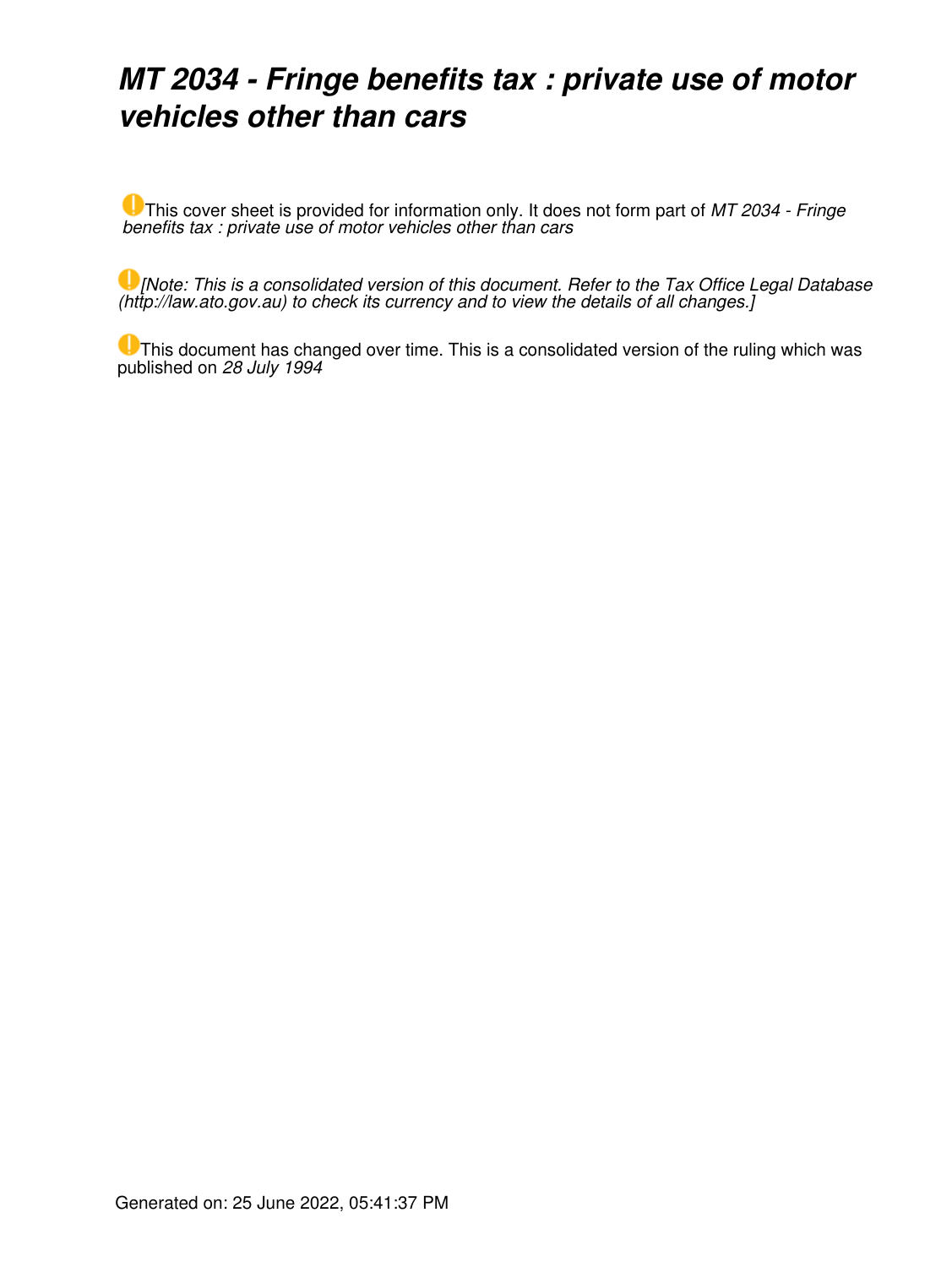FRINGE BENEFITS TAX : PRIVATE USE OF MOTOR VEHICLES OTHER THAN CARS

F.O.I. EMBARGO: May be released

REF H.O. REF: L83/10-3 DATE OF EFFECT: Immediate

B.O. REF: DATE ORIG. MEMO ISSUED:

F.O.I. INDEX DETAIL

REFERENCE NO: SUBJECT REFS: LEGISLAT. REFS:

 I 1209224 FRINGE BENEFITS TAX FRINGE BENEFITS TAX ASSESSMENT ACT 1986: DIVISIONS 2, 5 and 12 of PART III; s.5, 7, 10, 45, 47, 48, 49, 50, 51, 52, 62, 106 and 136.

PREAMBLE Under Division 2 of Part III of the Fringe Benefits Tax Assessment Act 1986 (the "Act") a liability for FBT arises where, broadly, an employer's car is used by an employee or associate for private purposes or is available for their private use.

> *[Note: This is a consolidated version of this document. Refer to the Tax Office Legal Database (http://law.ato.gov.au) to check its currency and to view the details of all changes.]*

 2. The purpose of this ruling is to detail when the use of an employer's vehicle other than a car will give rise to a FBT liability and to provide guidelines for the determination of the value of that benefit. By virtue of the definitions of "motor vehicle" and "car" in sub-section 136(1) of the Act, this ruling is concerned, therefore, with motor vehicles other than -

- . a motor car, station wagon, panel van, utility truck or similar vehicle; or
- . any other road vehicle designed to carry a load of less than one tonne or fewer than nine passengers.

 For this purpose a motor vehicle includes a four-wheel drive vehicle and a motor cycle or similar vehicle.

 3. The ruling addresses the general situation where an employer's vehicle other than a car is provided for the use of an employee. However, as with benefits generally, FBT would extend similarly to benefits provided to associates of an employee (e.g. family members) and to vehicles provided by an associate of the employer or by a third party under an arrangement with the employer. The position where a vehicle is taken out on short-term hire at the employer's expense is addressed in paragraphs 19 to 22. It should be noted that a car taken on short-term hire by an employer is, by virtue of sub-section 7(7) of the Act, excluded from the operation of the car rules. As such, the benefit to an employee of the use of the car is a residual benefit that is subject to valuation in accordance with the rules in paragraphs 19 to 22.

 4. It is assumed for the purposes of the ruling that the requirement that the benefit be provided in respect of the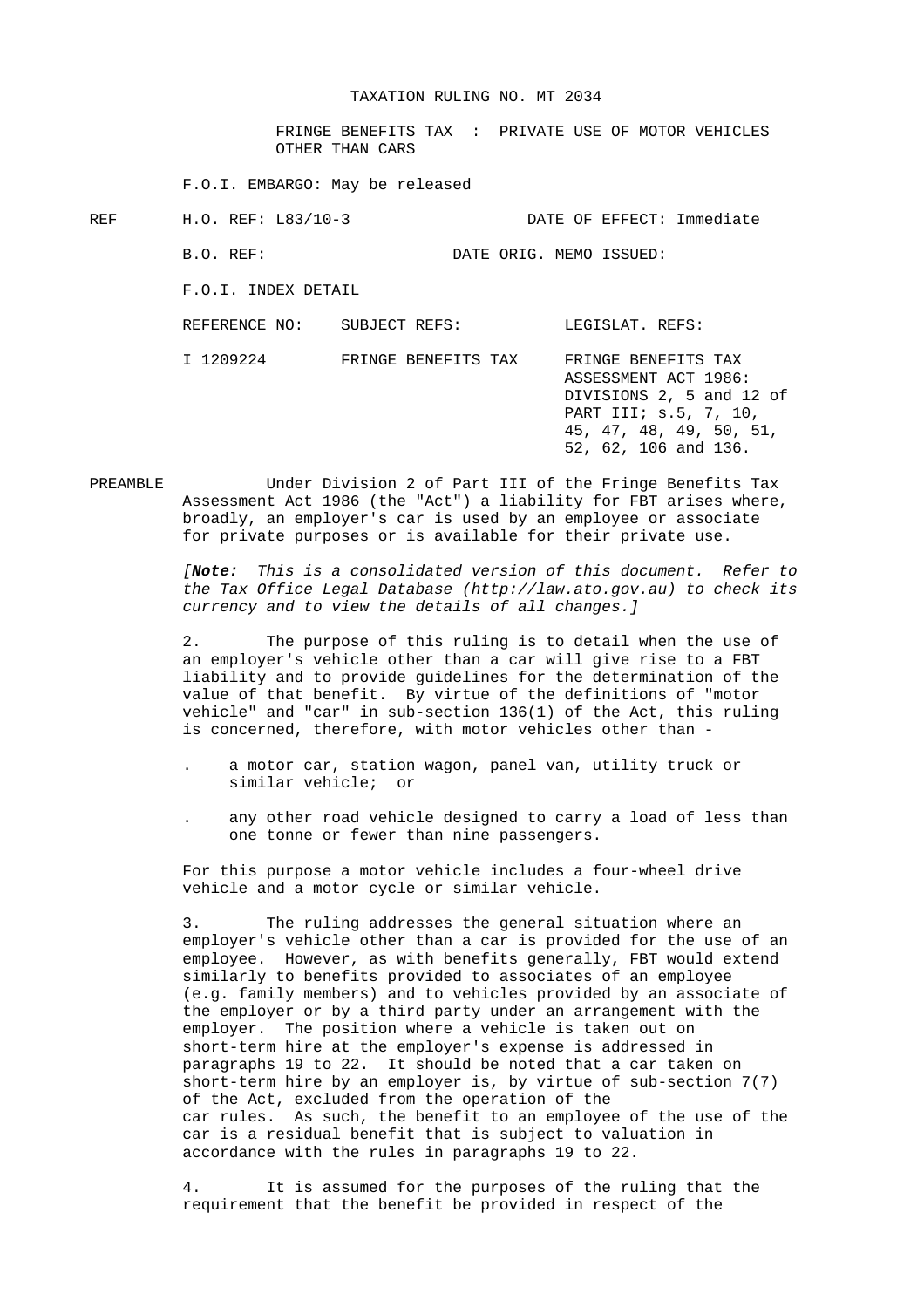employment of the employee has been satisfied.

## Summary

 5. A full discussion of the FBT implications of an employer providing a vehicle other than a car for the use of an employee is contained in the following paragraphs. For convenience, however, the general position may be summarised as follows -

- . the right to use an employer's vehicle other than a car is a residual benefit;
- . an appropriate measure of the benefit would be obtained by apportioning the operating costs of the car - determined as per component A of the operating cost car formula in section 10 of the Act - according to the number of private kilometres travelled in the vehicle;
- . given the clear legislative intent not to require the same level of detail as that required for car benefits, an approach that gave a reasonably based measure of the vehicle's operating cost for these purposes would be sufficient to satisfy the requirements of the law; and
- . One such method that would be accepted for these purposes would be to value the net benefit of the private use of the vehicle by multiplying the number of private kilometres travelled by the following per kilometre rates -

 (i) the rates to be applied for the fringe benefits tax year commencing 1 April 1993 (refer TD 93/59) are:

| Engine Capacity | Rate Per Kilometre |
|-----------------|--------------------|
| $0 - 2500$ cc   | 29 cents           |
| Over 2500 cc    | 35 cents           |
| Motor cycles    | 9 cents; and       |

 (ii) the rates to be applied for the fringe benefits tax year commencing 1 April 1994 (refer TD 94/22) are:

| Engine Capacity | Rate Per Kilometre |
|-----------------|--------------------|
| $0 - 2500$ cc   | 29 cents           |
| Over 2500 cc    | 35 cents           |
| Motor cycles    | cents.<br>9        |

 Reference should be made to the following paragraphs in determining the detailed application of these rules.

RULING 6. The right to use an employer's motor vehicle other than a car constitutes a residual benefit under section 45 of the Act. Section 45, which forms part of Division 12 of Part III of the Act, applies to all benefits that are not subject to the specific rules incorporated in the preceding Divisions. For these purposes, benefit is defined widely in sub-section 136(1) of the Act to include any privilege, service or facility and any right in relation to real or personal property. As such, it would include the right to use a motor vehicle.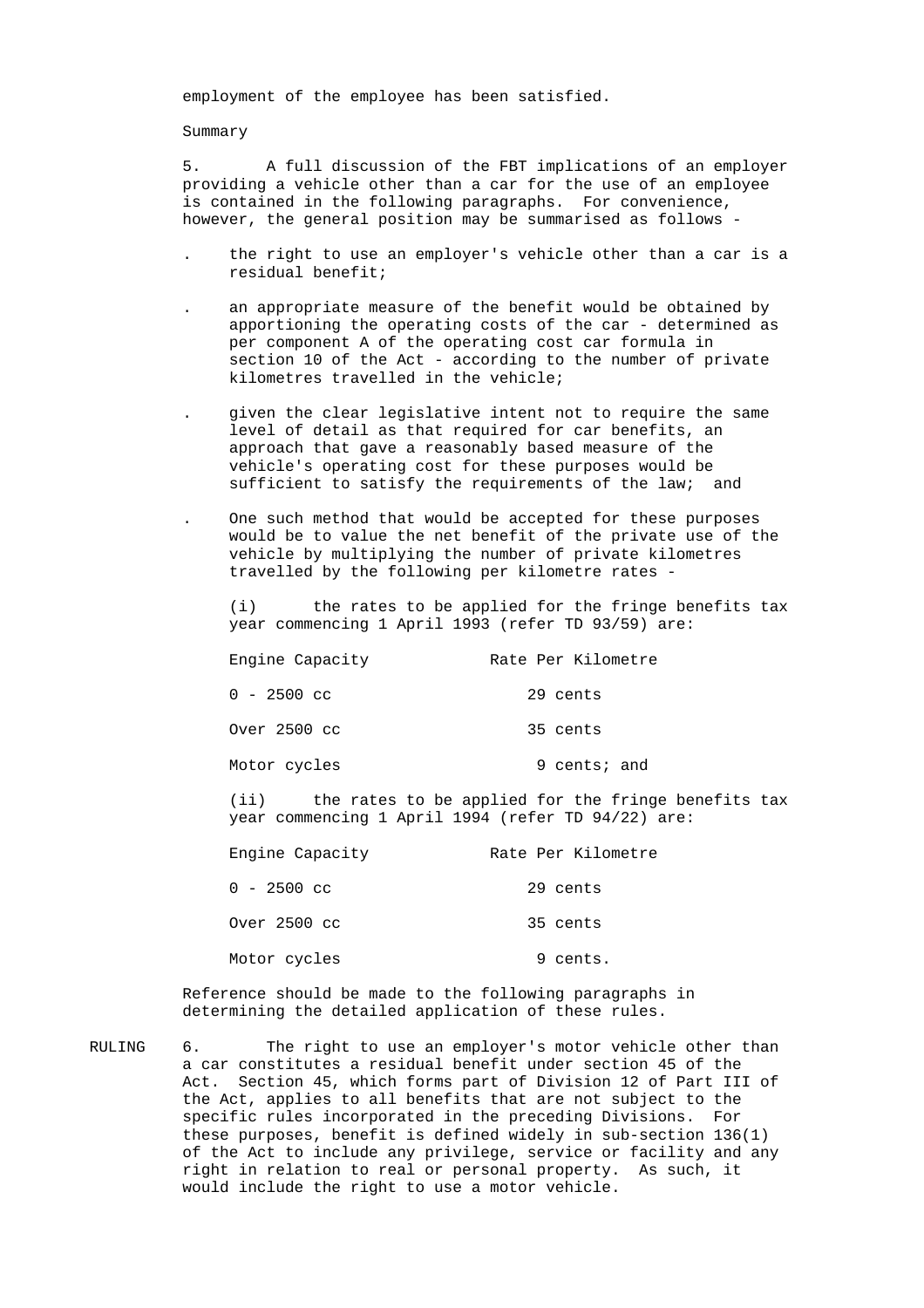7. Further, when the term benefit is read in conjunction with sub-section 148(1), a benefit will exist for the purposes of section 45 whether or not the use of the vehicle is in connection with employment duties. At the same time, this would, by virtue of the operation of section 52 of the Act, be a consideration in determining the net value of the benefit for FBT purposes. This is discussed further in paragraphs 23 to 27.

 8. A significant exemption from FBT is, however, provided under sub-section 47(6) of the Act. Under this sub-section, no liability for FBT will arise in respect of the provision of a vehicle to an employee where there is no private use of the vehicle by the employee or where private use of the vehicle by the employee during a year of tax is limited to certain work-related travel. Work related travel is defined in sub-section 136(1) of the Act to be travel between the employee's residence and place of employment or other place at which employment duties are performed and any travel that is incidental to travel in the course of performing duties of employment. It should be noted that in the event that private use is not so limited, FBT liability extends to all private use, including private home to work travel.

Valuation of Benefit - Employer's Vehicle

 9. The example of an employee who is provided with the use of an employer's vehicle (e.g., a one tonne dual cab) on a continuing basis for both business and private use will serve to illustrate the basic valuation approach in this area.

 10. In this example, the value of the benefit of the right to use the employer's vehicle is determined in accordance with paragraph 51(c) of the Act as the notional value of the benefit. Notional value is defined in sub-section 136(1) for these purposes as the amount that the employee could reasonably be expected to have been required to pay to obtain the benefit under an arm's length transaction.

 11. One measure of that would be the rate charged to rent a similar vehicle on the open market. However, on the basis of information available to this office, such rates are generally based on short-term hire and even with available longer-term discounts, such an approach would generally produce an unrealistically high value. In addition they may not, in any event, encompass the full value of the benefit provided, e.g., the rate charged may not include the cost of fuel.

 12. An alternative measure would be to look, broadly, to what would be the cost to the employee of providing his or her own vehicle of the same kind as that provided by the employer. However, rather than attempting a notional calculation of the cost to the employee of providing a similar vehicle, which becomes largely impracticable if different employees use the same vehicle over time, a more practical measure would be to look to the operating cost of the particular vehicle to the employer. Operating costs for these purposes would be as per component A of the car operating cost formula. As required by paragraph  $10(3)(a)$ , operating costs would thus include the cost of fuel, repairs and maintenance, registration and insurance and leasing charges (or depreciation and imputed interest, as appropriate). Any sales tax exemptions would, as for cars, be disregarded for these purposes.

13. The gross taxable value determined on this basis would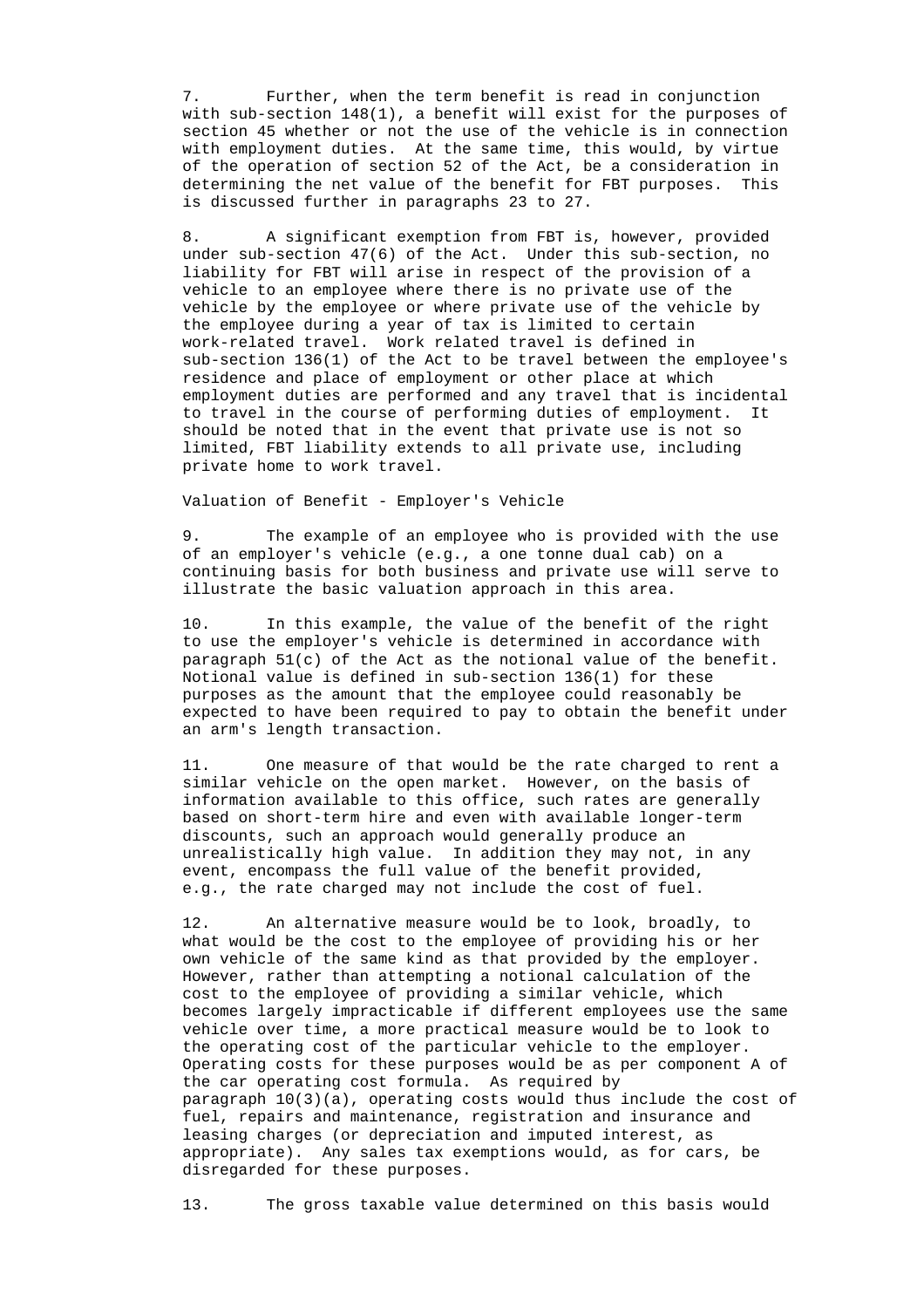be reduced under section 52 of the Act, broadly, according to the proportion of business kilometres to total kilometres travelled in the year - see paragraphs 23 to 27. If, rather than being provided for use by a single employee, the vehicle was used during the year by two or more employees, the aggregate value of the benefits provided to employees would similarly be determined by reducing the gross taxable value in the proportion of total business kilometres to total kilometres travelled in the year.

 14. The preceding discussion assumes that the vehicle is provided on a fully maintained basis, including fuel. In the event that what is being provided to the employee is the use of a vehicle without the provision of fuel (i.e. where it is the employee's responsibility to provide fuel) the value of the benefit would be determined by reference to operating costs excluding fuel.

 15. While, as discussed, the application of the car operating cost approach would provide an appropriate measure of the value of the benefit to employees of the use of vehicles other than cars, there is expressed in the legislation a clear intent not to require the same level of detail as that required for valuing car benefits. This is against the background of the type of vehicles involved, their expected high business usage and their general lack of suitability for significant private use. Accordingly, an approach that gave a reasonably based measure of that cost would be sufficient to satisfy the requirements of the law.

 16. One method that would be acceptable for this purpose would be to determine the benefit on a cents per kilometre basis. Given that the vehicles under examination could be expected to be used extensively for business purposes - with the result that the standing costs would be spread over a substantial number of annual kilometres travelled - the following rates would be accepted for the purposes of valuing benefits provided in the transitional year -

 (i) the rates to be applied for the fringe benefits tax year commencing 1 April 1993 (refer TD 93/59) are:

| Engine Capacity | Rate Per Kilometre |
|-----------------|--------------------|
| $0 - 2500$ cc   | 29 cents           |
| Over 2500 cc    | 35 cents           |
| Motor cycles    | 9 cents; and       |

 (ii) the rates to be applied for the fringe benefits tax year commencing 1 April 1994 (refer TD 94/22) are:

| Engine Capacity | Rate Per Kilometre |
|-----------------|--------------------|
| $0 - 2500$ cc   | 29 cents           |
| Over 2500 cc    | 35 cents           |
| Motor cycles    | 9 cents.           |

 17. These rates could be applied to the total private kilometres travelled by the employee in the vehicle during the year to give the taxable value net of the reduction afforded by section 52 (see paragraphs 23 to 27). Where the vehicle is used by more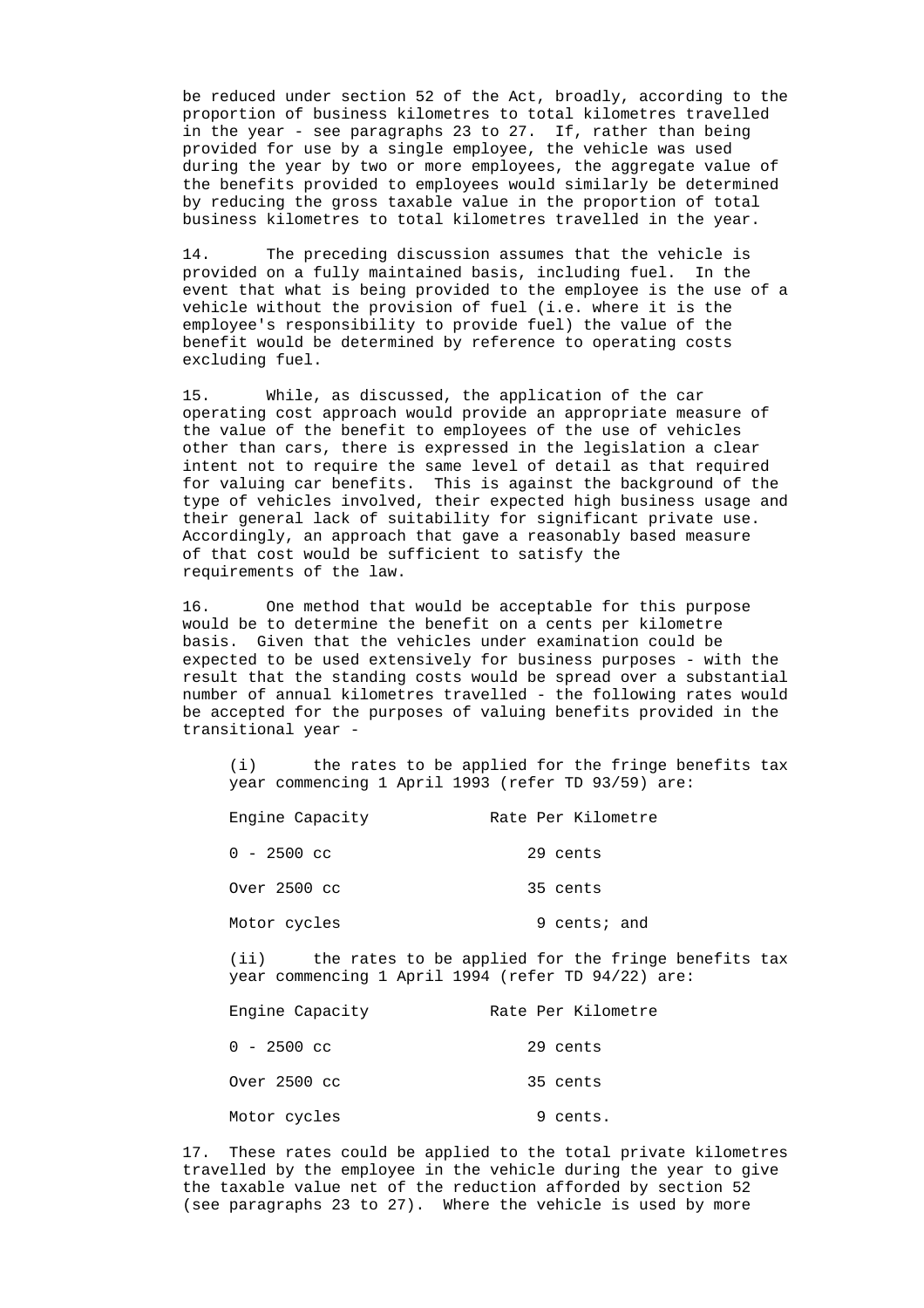than one employee during the year the rates would be applied to the aggregate number of private kilometres to give the aggregate value of the benefits provided to employees. The basis for determining the number of private kilometres travelled is discussed in paragraph 27.

 18. Where the vehicle is provided without fuel the taxable value would, consistent with paragraph 14, be reduced accordingly. Thus, the taxable value determined in accordance with paragraphs 16 and 17 would be reduced by the private proportion of the employee's fuel costs. For this purpose a reduction determined by multiplying the number of private kilometres travelled by an estimate of fuel costs per kilometre based on average fuel costs and average fuel consumption of the vehicle would be accepted in the absence of specific records. The position where an employee pays consideration for the right to use the vehicle is discussed in paragraphs 28 to 31.

Valuation of Benefit - Rented Vehicle

 19. Where an employer takes out a vehicle on short-term hire for the specific purpose of making it available to an employee, the taxable value would be determined under paragraph  $51(1)(a)$  or (b) as the arm's length amount paid by the employer. In the event that the vehicle is rented for one day only, the value of the benefit would be determined on the same basis under paragraph  $50(a)$  or  $(b)$ . Similarly where the employer meets hiring costs incurred by an employee, an expense payment benefit arises under Division 5 of Part III of the Act, the gross value of the benefit being the amount paid or reimbursed by the employer.

 20. Where the hiring costs do not include the use of fuel, any payment or reimbursement of fuel costs by the employer would give rise to a benefit of an amount equal to the costs borne by the employer.

 21. As mentioned in the preamble, the valuation rules detailed in the preceding paragraphs apply equally to cars taken out on short-term hire by virtue of the operation of sub-section 7(7) of the Act.

 22. It should be noted that the discussion in paragraph 19 of the operation of sections 50 and 51 is based on the assumption that the employer is not in the business of providing such vehicles on hire to the public. In the event that this is not the case, e.g. where a vehicle rental firm hires out a vehicle other than a car to an employee free or at a discount, the taxable value would be determined under section 48 or 49 of the Act by reference to 75% of the lowest amount payable by members of the public at the time for equivalent rights. In those cases, reference should also be made to section 62 of the Act, the broad effect of which is to exempt from FBT the first \$500 (\$375 in the transitional year) of benefits provided to an employee that are of a kind supplied to the public in the ordinary course of the employer's business.

Reduction in Taxable Value - Operation of Section 52

 23. Under section 52 of the Act, the gross taxable value of a residual benefit constituted by the right to use a vehicle is subject to reduction to the extent to which, had the employee paid to obtain the right to use the vehicle, the amount would have been deductible for income tax purposes. As noted in paragraph 13, the appropriate reduction factor is the proportion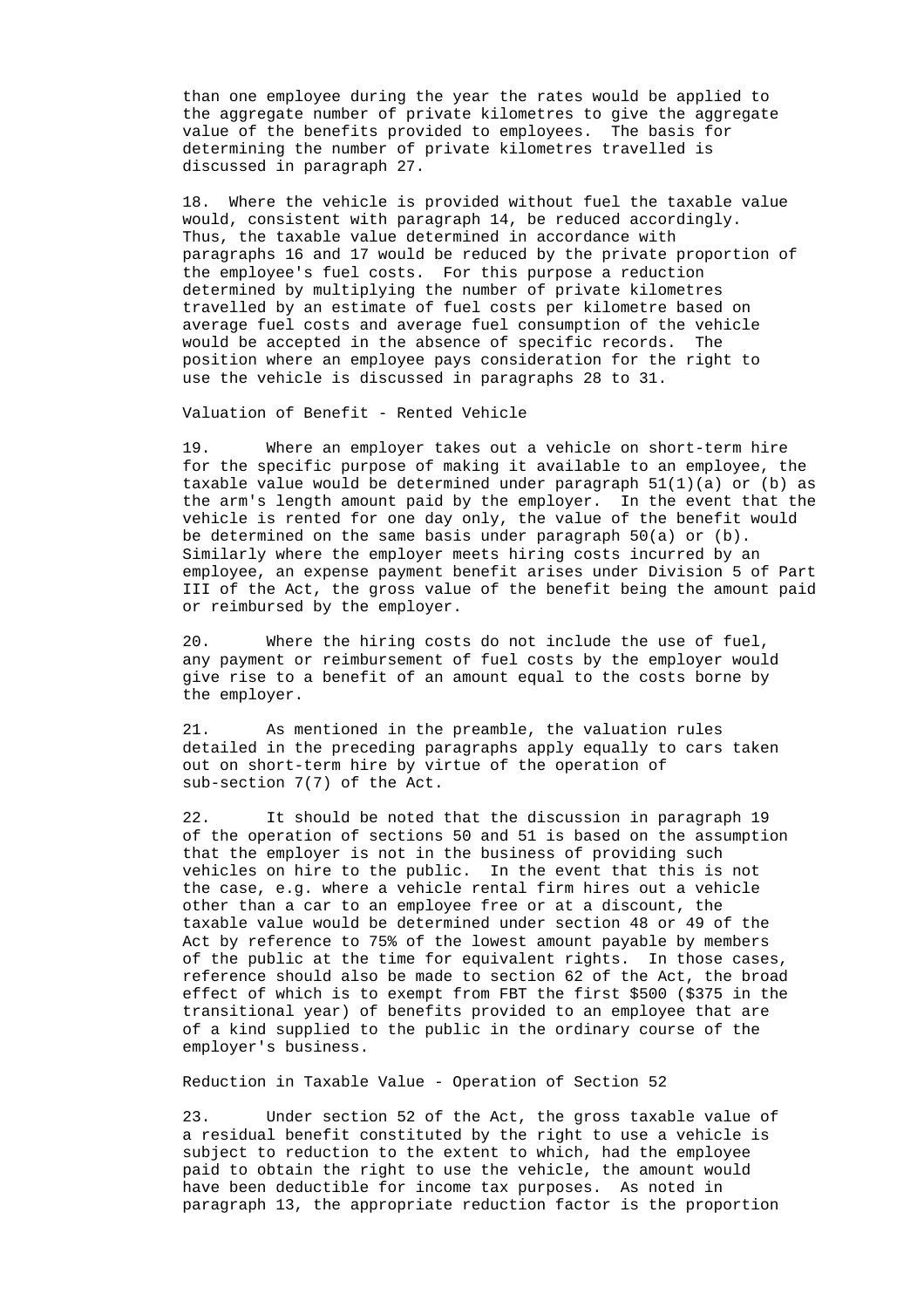of business kilometres travelled to total kilometres travelled in the vehicle during the year. The principles outlined in ruling MT2027 in determining the private use of cars are similarly relevant for this purpose.

 24. The reduction under section 52 is dependent on certain substantiation requirements being satisfied, i.e., unless those requirements are satisfied, the taxable benefit will be established on the basis of the total (private and business) kilometres travelled by the employee in the vehicle. As is relevant for present purposes the reduction will apply only where the employee lodges with the employer a declaration in an approved format specifying the business connection and deductible percentage, i.e. the business proportion of total kilometres travelled.

 25. Such a declaration must normally be provided before the date of lodgment of the employer's FBT return, although there is provision for the Commissioner of Taxation to extend the period where there are circumstances warranting that action (see the definition of declaration date in sub-section 136(1)). For the purposes of determining the taxable value of the benefit for quarterly instalments in the current (transitional) year, the declarations are similarly required to be lodged before the date of lodgment of the relevant quarterly statement (see paragraph 106(1)(c) of the Act). Further details of these requirements, including details of the approved format for declarations, are contained in paragraphs 5 and 5.6 of the "Fringe Benefits Tax supplement to a guide for employers".

 26. As a practical measure, the valuation approach outlined in paragraphs 16 and 17 determines the taxable value net of the operation of section 52 by applying the specified rates per kilometre to the private kilometres travelled. In these circumstances it would be acceptable for the declaration to state the number of private kilometres travelled in lieu of the "deductible percentage". In the event that the full operating costs basis of deduction outlined in paragraph 12 were being applied in circumstances where the vehicle is used by a number of employees throughout a year, a declaration by each employee detailing the private kilometres travelled would be acceptable on the understanding that the employer maintains details of the total kilometres travelled during the year. An approved format for these purposes is attached.

 27. Detailed log book requirements of the kind specified for the determination of the value of car benefits are not required by law in the case of vehicles other than cars. However, many businesses would, in any event, maintain some form of log book records and these should be utilised where possible in determining the extent of private use of the vehicle. In the absence of such records soundly based estimates of the number of private kilometres travelled will be accepted. Thus, for example, the home to work component of private use could be determined by multiplying the number of journeys during the year by the distance between the employee's residence and place of employment.

### Employee Contributions

 28. In the event that an employee pays consideration to the employer for the right to use the vehicle, the gross taxable value of the benefit is reduced by the amount of the consideration paid. That reduction applies prior to the operation of section 52, i.e., the section 52 reduction applies to the value of the benefit net of